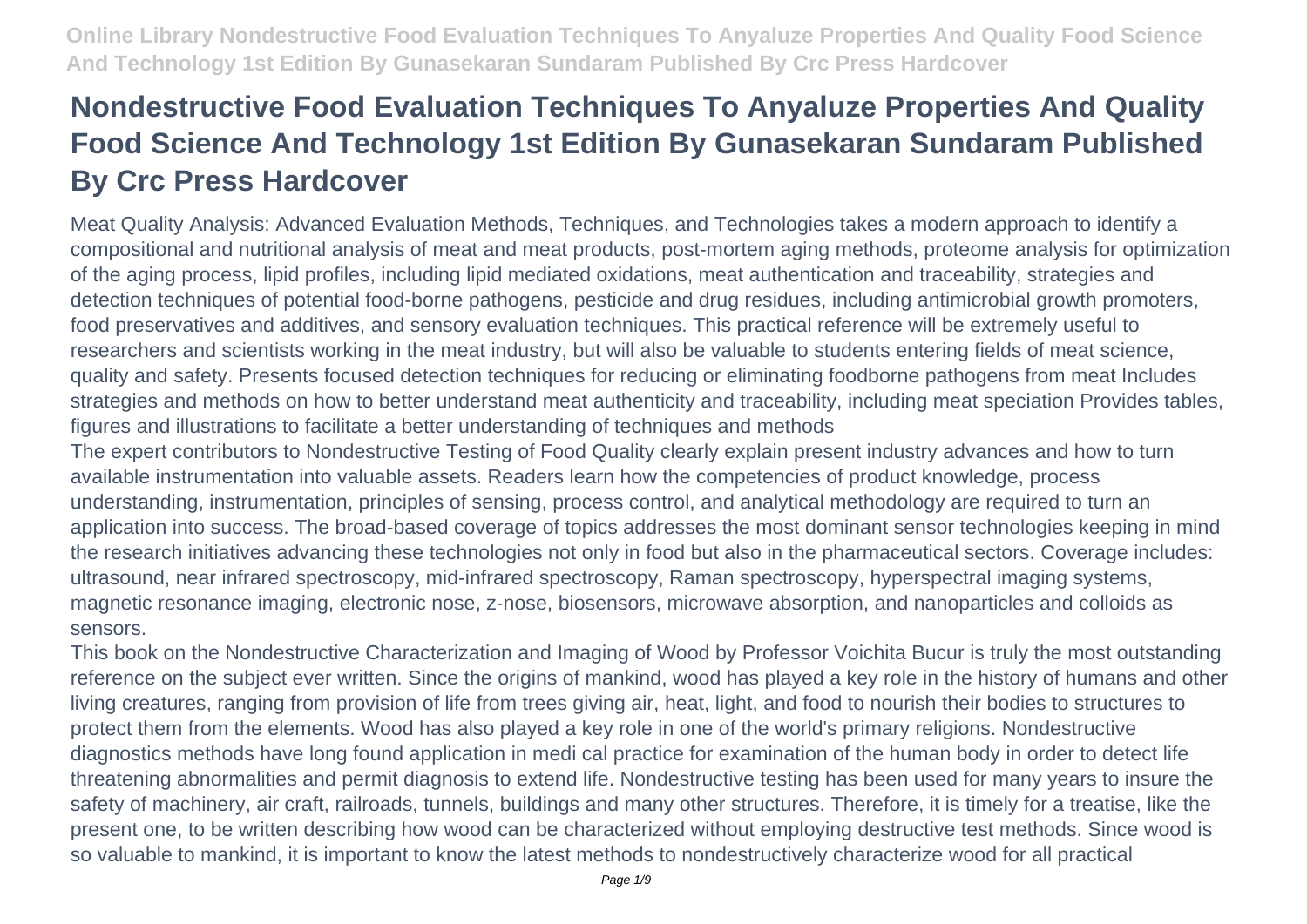#### applications.

This book is about the novel aspects and future trends of the hyperspectral imaging in agriculture, food, and environment. The topics covered by this book are hyperspectral imaging and their applications in the nondestructive quality assessment of fruits and vegetables, hyperspectral imaging for assessing quality and safety of meat, multimode hyperspectral imaging for food quality and safety, models fitting to pattern recognition in hyperspectral images, sequential classification of hyperspectral images, graph construction for hyperspectral data unmixing, target visualization method to process hyperspectral image, and soil contamination mapping with hyperspectral imagery. This book is a general reference work for students, professional engineers, and readers with interest in the subject.

This book provides information on the techniques needed to analyze foods in laboratory experiments. All topics covered include information on the basic principles, procedures, advantages, limitations, and applications. This book is ideal for undergraduate courses in food analysis and is also an invaluable reference to professionals in the food industry. General information is provided on regulations, standards, labeling, sampling and data handling as background for chapters on specific methods to determine the chemical composition and characteristics of foods. Large, expanded sections on spectroscopy and chromatography are also included. Other methods and instrumentation such as thermal analysis, selective electrodes, enzymes, and immunoassays are covered from the perspective of their use in the chemical analysis of foods. A helpful Instructor's Manual is available to adopting professors.

Even though the perception of food quality may depend on its hedonic and often subjective attributes, it is essential to quantitatively evaluate its quality and safety. Fortunately, the advent of sophisticated systems, including nondestructive testing techniques, has made it possible to definitively evaluate food quality. Reflecting these advances,

Presents contemporary methods of measuring optical properties, moisture, ash content, and other physical characteristics of food and evaluates techniques used to trace nutrient analytes ranging from peptides, proteins, and enzymes to aroma compounds to carbohydrates and starch.

Introducing computational wave propagation methods developed over 40 years of research, this comprehensive book offers a computational approach to NDE of isotropic, anisotropic, and functionally graded materials. It discusses recent methods to enable enhanced computational efficiency for anisotropic materials. It offers an overview of the need for and uses of NDE simulation. The content provides a basic understanding of ultrasonic wave propagation through continuum mechanics and detailed discussions on the mathematical techniques of six computational methods to simulate NDE experiments. In this book, the pros and cons of each individual method are discussed and guidelines for selecting specific simulation methods for specific NDE scenarios are offered. Covers ultrasonic CNDE fundamentals to provide understanding of NDE simulation methods Offers a catalog of effective CNDE methods to evaluate and compare Provides exercises on real-life NDE problems with mathematical steps Discusses CNDE for common material types, including isotropic, anisotropic, and functionally graded materials Presents readers with practical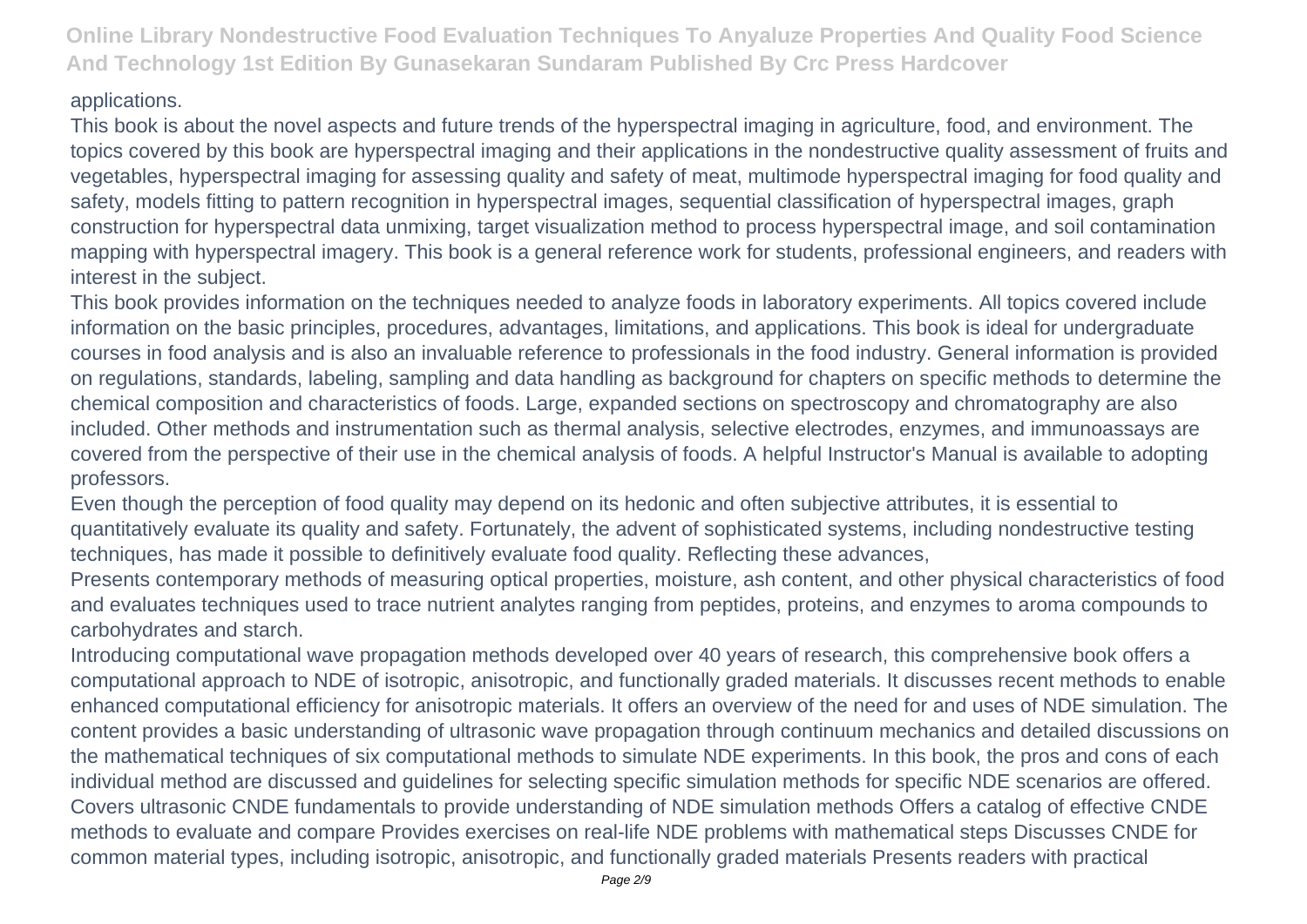knowledge on ultrasonic CNDE methods This work is an invaluable resource for researchers, advanced students, and industry professionals across materials, mechanical, civil, and aerospace engineering, and anyone seeking to enhance their understanding of computational approaches for advanced material evaluation methods.

The Handbook of Research on Food Processing and Preservation Technologies covers a vast abundance of information on various design, development, and applications of novel and innovative strategies for food processing and preservation. The roles and applications of minimal processing techniques (such as ozone treatment, vacuum drying, osmotic dehydration, dense phase carbon dioxide treatment, pulsed electric field, and high-pressure assisted freezing) are discussed, along with a wide range of applications. The handbook also explores some exciting computer-aided techniques emerging in the food processing sector, such as robotics, radio frequency identification (RFID), three-dimensional food printing, artificial intelligence, etc. Some emphasis has also been given on nondestructive quality evaluation techniques (such as image processing, terahertz spectroscopy imaging technique, near infrared, Fourier transform infrared spectroscopy technique, etc.) for food quality and safety evaluation. The significant roles of food properties in the design of specific foods and edible films have been elucidated as well. Volume 5: Emerging Techniques for Food Processing, Quality, and Safety Assurance discusses various emerging techniques for food preservation, formulation, and nondestructive quality evaluation techniques. Each chapter covers major aspects pertaining to principles, design, and applications of various food processing methods, such as low temperature-based-ultrasonic drying of foods, hypobaric processing of foods, viability of high-pressure technology, application of pulsed electric fields in food preservation, green nanotechnology for food processing and preservation, advanced methods of encapsulation, basics and methods of food authentication, imaging techniques for quality inspection of spices and nuts, FTIR coupled with chemometrics for food quality and safety, and the use of robotic engineering for quality and safety. Other volumes in the 5-volume set include: Volume 1: Nonthermal and Innovative Food Processing Methods Volume 2: Nonthermal Food Preservation and Novel Processing Strategies Volume 3: Computer-Aided Food Processing and Quality Evaluation Techniques Volume 4: Design and Development of Specific Foods, Packaging Systems, and Food Safety Together with the other volumes in the set, the Handbook of Research on Food Processing and Preservation Technologies will be a valuable resource for researchers, scientists, students, growers, traders, processors, industries, and others.

This book presents a selection of innovative postharvest management practices for vegetables. It covers technologies in harvesting, handling, and storage of vegetables, including strategies for low-temperature storage of vegetables, active and smart packaging of vegetables, edible coatings, application of nanotechnology in postharvest technology of vegetable crops, and more. It considers most of the important areas of vegetable processing while maintaining nutritional quality and addressing safety issues. Fruits and vegetables are important sources of nutrients such as vitamins, minerals, and bioactive compounds, which provide many health benefits. However, due to poor postharvest management—such as non-availability of cold chain management and lowcost processing facilities, large quantities of vegetables perish before they reach the consumer. Furthermore, higher temperatures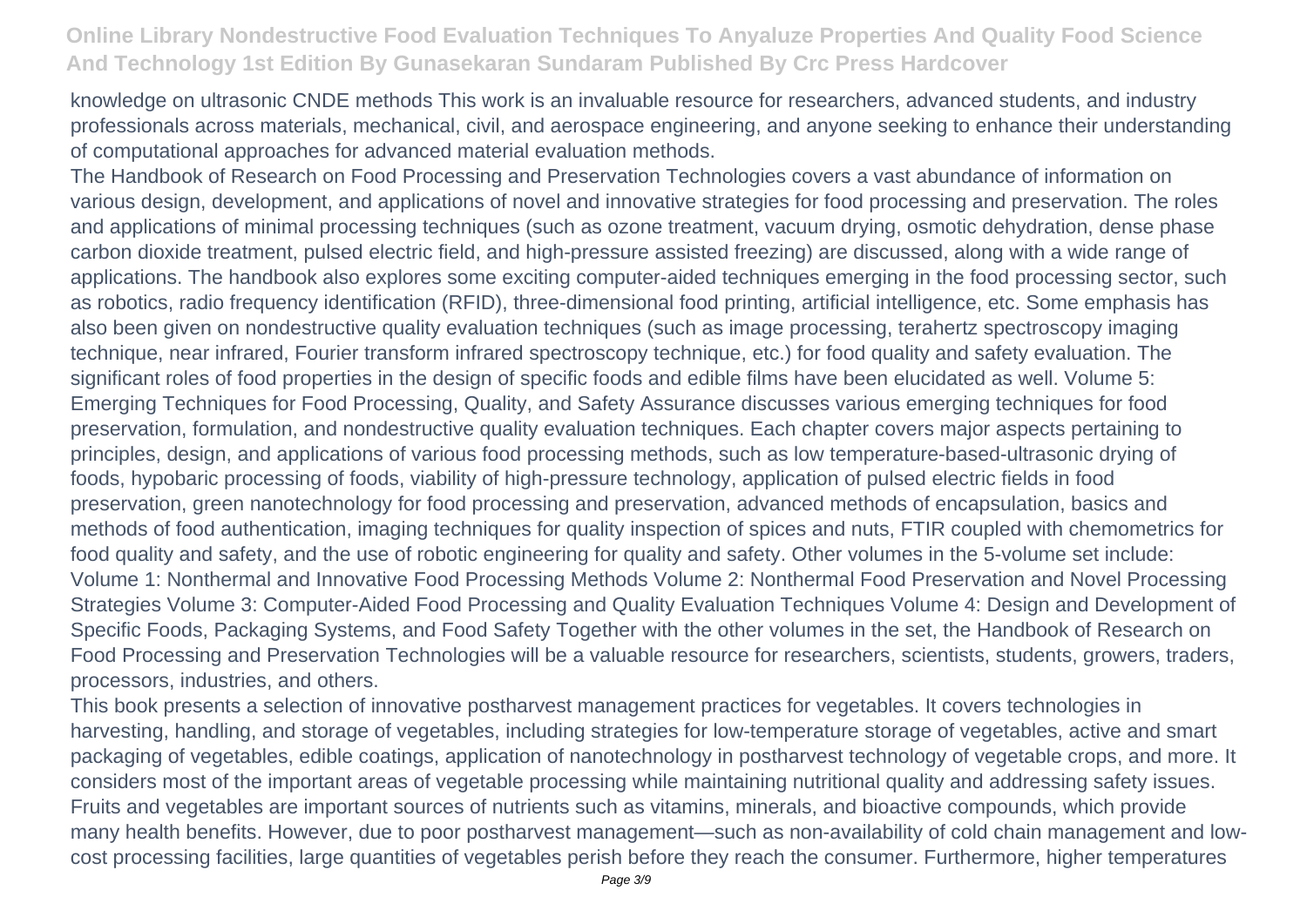in some regions also contribute to an increased level of postharvest losses. With chapters written by experts in the postharvest handling of vegetable, this volume addresses these challenges. It is devoted to presenting both new and innovative technologies as well as advancements in traditional technologies.

Ill-posedness. Regularization. Stability. Uniqueness. To many engineers, the language of inverse analysis projects a mysterious and frightening image, an image made even more intimidating by the highly mathematical nature of most texts on the subject. But the truth is that given a sound experimental strategy, most inverse engineering problems can b

Computer Vision Technology for Food Quality Evaluation, Second Edition continues to be a valuable resource to engineers, researchers, and technologists in research and development, as well as a complete reference to students interested in this rapidly expanding field. This new edition highlights the most recent developments in imaging processing and analysis techniques and methodology, captures cutting-edge developments in computer vision technology, and pinpoints future trends in research and development for food quality and safety evaluation and control. It is a unique reference that provides a deep understanding of the issues of data acquisition and image analysis and offers techniques to solve problems and further develop efficient methods for food quality assessment. Thoroughly explains what computer vision technology is, what it can do, and how to apply it for food quality evaluation Includes a wide variety of computer vision techniques and applications to evaluate a wide variety of foods Describes the pros and cons of different techniques for quality evaluation

This volume looks at new and established processing technologies for fruits and vegetables, taking into consideration the physical and biochemical properties of fruits and vegetables and their products, the challenges of the processing industry, the effect of processing on nutritional content, economic utilization of bio-wastes and byproducts, and much more. Divided into several sections, the volume covers: processing and antioxidant/enzyme profiles of fruits and vegetables (role of antioxidants and enzymes in processing, use of solar energy in processing, and techniques used in making processed products from fruits and vegetables) novel processing technologies in fruits and vegetables (ultraviolet light, pulsed light technology, hurdle technology, physical and biochemical properties) the challenges and solutions in waste reduction, negative effects of processing, and effects of processing on vitamins of fruits and vegetables

Nondestructive Food EvaluationTechniques to Analyze Properties and QualityCRC Press

This is the first textbook in this field of increasing importance for the food and cosmetics industries. It is indispensable for future students of food technology and food chemistry as well as for engineers, technologists and technicians in the food industries. It describes the principles of food physics starting with the very basics – and focuses on the needs of practitioners without omitting important basic principles. It will be indispensable for future students of food technology and food chemistry as well as for engineers, technologists and technicians in the food industries. Food Physics deals with the physical properties of food, food ingredients and their measurement.

Numerous works on non-destructive testing of food quality have been reported in the literature. Techniques such as Near InfraRed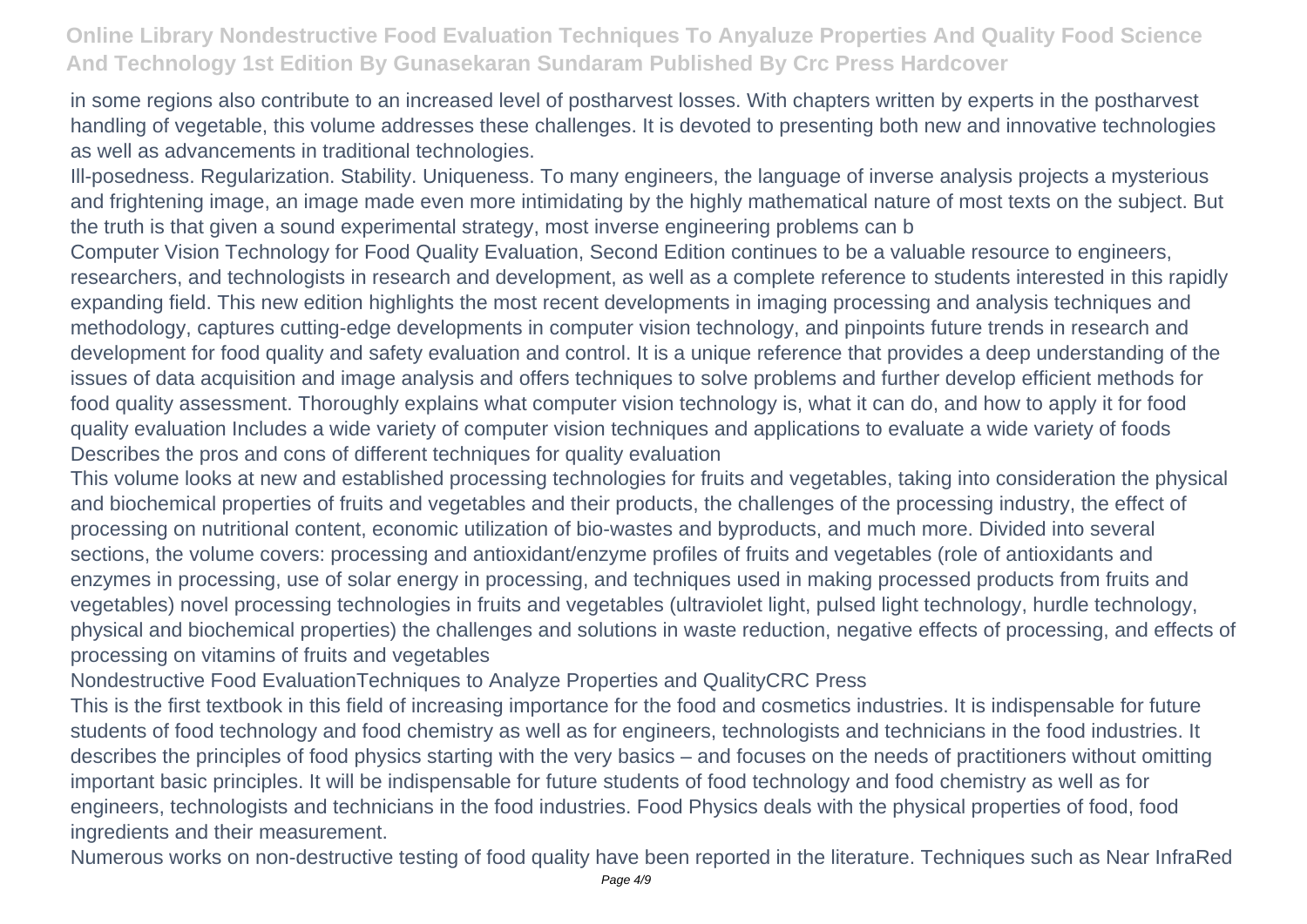(NIR) spectroscopy, color and visual spectroscopy, electronic nose and tongue, computer vision (image analysis), ultrasound, xray, CT and magnetic resonance imaging are some of the most applied for that purpose and are described in this book. Aspects such as theory/basics of the techniques, practical applications (sampling, experimentation, data analysis) for evaluation of quality attributes of food and some recent works reported in literature are presented and discussed. This book is particularly interesting for new researchers in food quality and serves as an updated state-of-the-art report for those already familiar with the field. Food materials are processed prior to their consumption using different processing technologies that improve their shelf life and maintain their physicochemical, biological, and sensory qualities. Introduction to Advanced Food Process Engineering provides a general reference on various aspects of processing, packaging, storage, and quality control Non-destructive testing (NDT) is a pertinent task in nearly every field of human activity, from the assuring of aircraft integrity to the evaluation of infrastructural decay caused by deterioration or damage. The development of nondestructive methods for quality management results in economic and environmental benefits, in an increase in This report summarizes information on nondestructive testing and evaluation of wood. It includes information on a wide range of nondestructive assessment technologies and their uses for evaluating various wood products. Hui, a technology consultant, presents material on frozen food science, technology, and engineering, describing the manufacture, processing, inspection, and safety of frozen foods. He outlines basic procedures for optimizing the quality and texture of frozen foods and includes and tables and examples that illustrate the effects of various chemical and biochemical reactions on the quality of frozen food. The book details methods for selecting the most appropriate packaging materials for frozen foods, and provides guidelines on ensuring product safety.

This volume illustrates significant changes in optical, magnetic, ultrasonic, mechanical and biological nondestructive evaluation techniques for online automatic control of food quality evaluation, including X-ray tomography. It presents advances in computer vision, X-ray imaging, ultrasonics, biosensors, and data analysis.

This book presents a comprehensive study of the handling of fresh fruits in the developing world from harvesting to the shelf. With annual losses ranging from 30-40% due to lack of knowledge on proper handling practices and value addition, this book's information on postharvest handling and quality testing is crucial for reducing these losses and improving the quality and safety of fresh fruits in these areas. With its added focus on marketing and organized retail aspects, Postharvest Quality Assurance of Fruits: Practical Approaches for Developing Countries covers the entire range of fruit handling, from transportation and packaging to quality assessment and commercial preparation. In presenting a fully comprehensive outline of the factors affecting postharvest quality and marketability of fruits, this work lays the foundation for understanding the proper storage, transportation and packaging methods to prevent losses and increase quality. With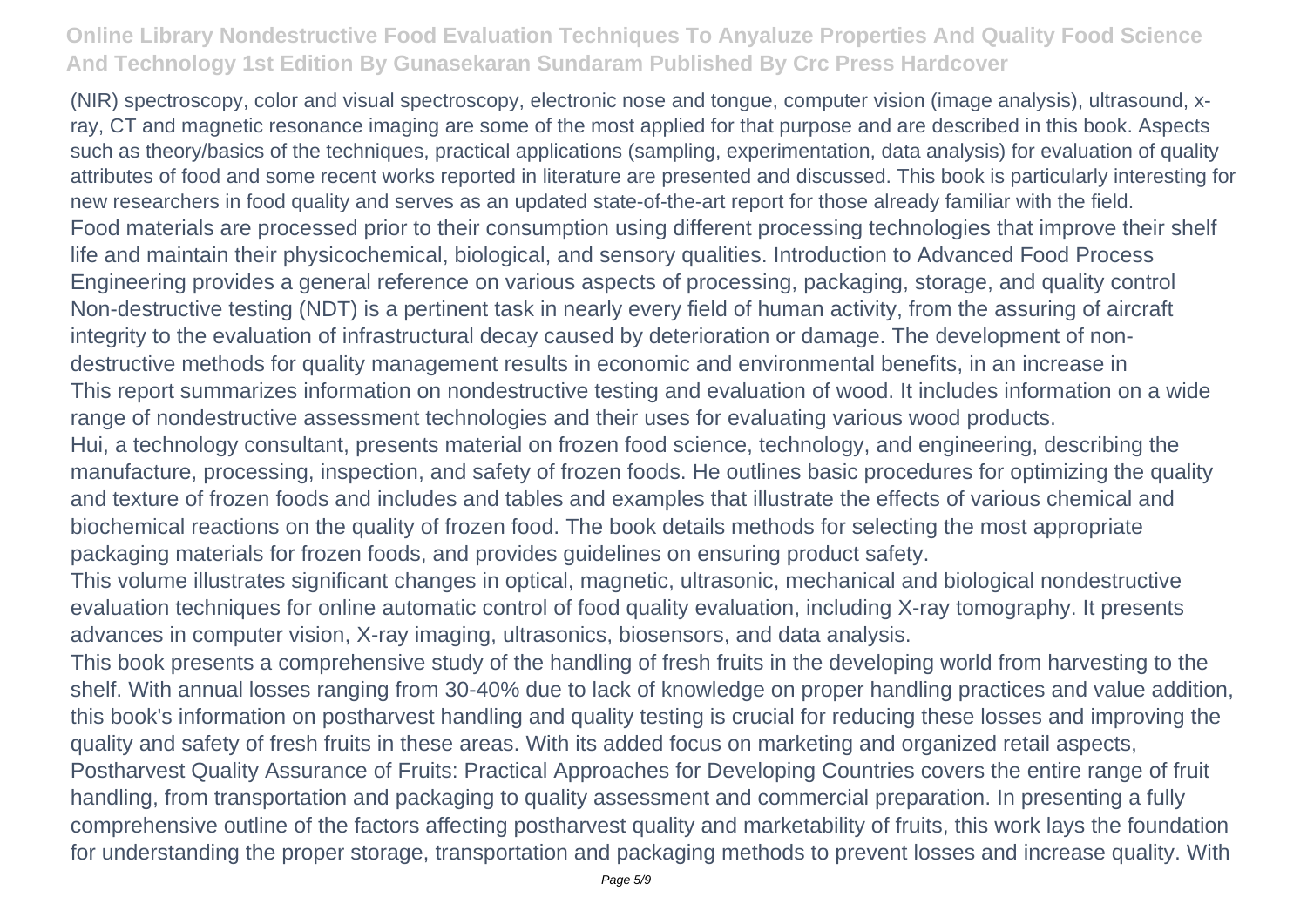its study of prevailing marketing systems, supply chains and retail methods, the book presents the complete picture for the postharvest handling of fruits in the developing world.

Discussing methods of enzyme purification, characterization, isolation, and identification, this book details the chemistry, behavior, and physicochemical properties of enzymes to control, enhance, or inhibit enzymatic activity for improved taste, texture, shelf-life, nutritional value, and process tolerance of foods and food products. The book cov

Edited by a leading authority on quality issues, and with a distinguished international team of contributors, this major new book summarizes important new research on improving quality in fish processing.

In this era of climate change and food/water/natural resource crises, it is important that current advancements in technology are made taking into consideration the impact on humanity and the environment. This new volume, Food Technology: Applied Research and Production Techniques, in the Innovations in Agricultural and Biological Engineering book series, looks at recent developments and innovations in food technology and sustainable technologies. Advanced topics in the volume include food processing, preservation, nutritional analysis, quality control and maintenance as well as good manufacturing practices in the food industries. The chapters are highly focused reports to help direct the development of current food- and agriculture-based knowledge into promising technologies. Features: provides information on relevant technology makes suggestions for equipment and devices looks at standardization in food technology explores new and innovative packaging technology studies antimicrobial activities in food considers active constituents of foods and provides information about isolation, validation and characterization of major bioactive constituents discusses the effect of laws and regulatory guidelines on infrastructure to transform technology into highly value-added products Food Technology: Applied Research and Production Techniques will be a very useful reference book for food technologists, practicing food engineers, researchers, professors, students of these fields and professionals working in food technology, food science, food processing, and nutrition.

This book provides an overview and up-to-date synthesis of the most commonly used non-destructive technologies for the reverse engineering of built infrastructure facilities. These technologies tackle both the geometric and radiometric characterization of built structures, and thus, validated technologies such as laser scanning, photogrammetry, and

The ultimate goal of crop production is to provide quality produce to consumers at reasonable rates. Most fresh produce is highly perishable, and postharvest losses are significant under the present methods of management in many countries. However, significant achievements have been made during the last few years to curtail postharvest losses in fr

During the eight years since the publication of "Maintenance Excellence: Optimizing Equipment Life-Cycle Decisions", the business environment has changed drastically. Globalization, consolidation, and changes in technology challenge asset management and maintenance professionals to be more efficient. Globalization and consolidation have been particularly instrumental in the changes in maintenance standards, approaches, and the use of technology to become more efficient and cost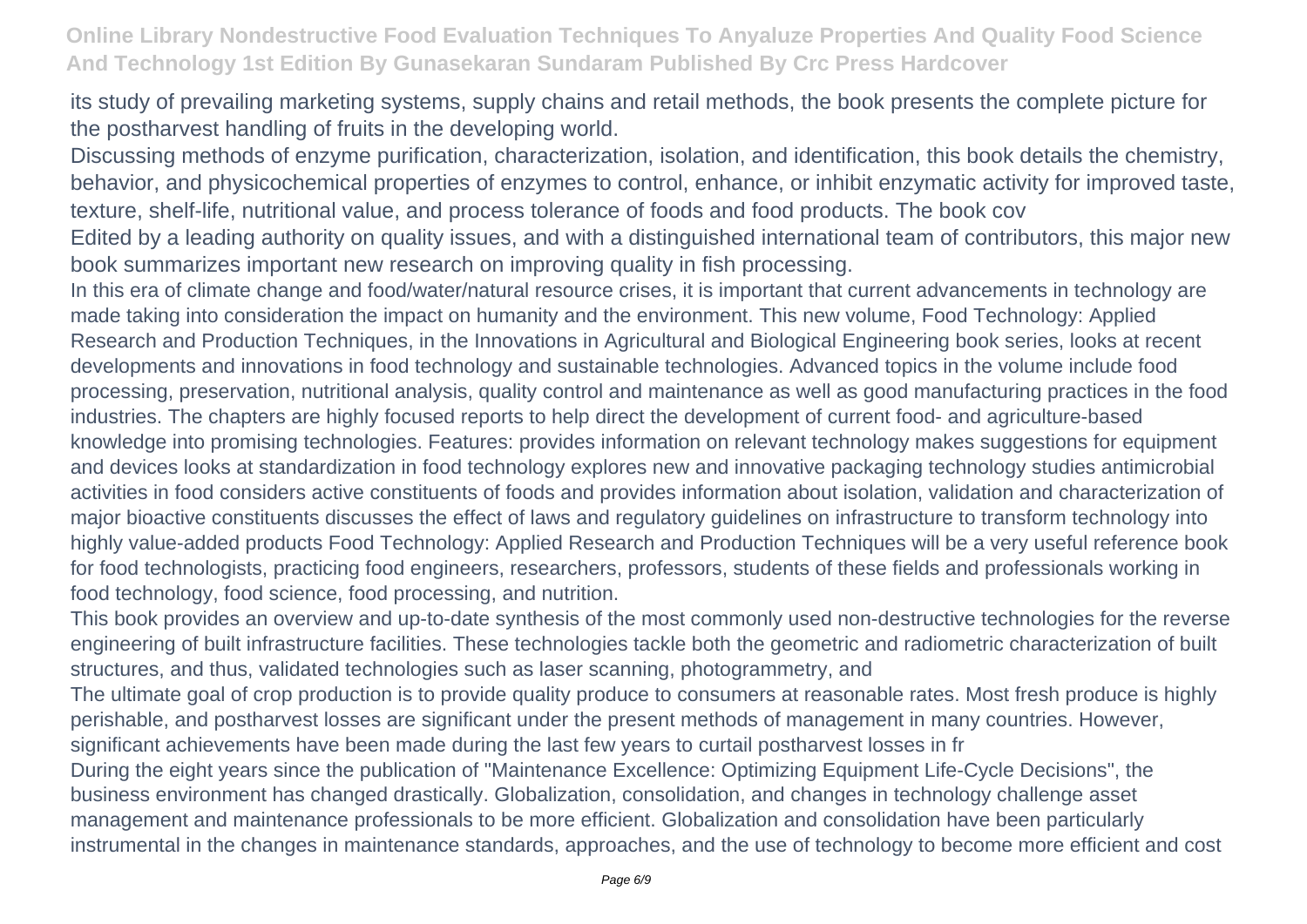effective. Reflecting all this and more, the second edition has been renamed: "Asset Management Excell. Describing NDE issues associated with real-world applications, this comprehensive book details conventional and forthcoming NDE technologies. It instructs on current practices, common techniques and equipment applications, and the potentials and limitations of current NDE methods. Each chapter details a different method, providing an overview, an e Discusses applications of failures and evaluation techniques to a variety of industries. \* Presents a unified approach using two key elements of structural design.

This book demonstrates how imaging techniques, applying different frequency bands from the electromagnetic spectrum, are used in scientific research. Illustrated with numerous examples this book is structured according to the different radiation bands: From Gamma-rays over UV and IR to radio frequencies. In order to ensure a clear understanding of the processing methodologies, the text is enriched with descriptions of how digital images are formed, acquired, processed and how to extract information from them. A special emphasis is given to the application of imaging techniques in food and agriculture research.

With rapid progress being made in both theory and practical applications, Artificial Intelligence (AI) is transforming every aspect of life and leading the world towards a sustainable future. AI technology is fundamentally and radically affecting agriculture with a move towards smart systems. The outcome of this transition is improved efficiency, reduced environmental pollution, and enhanced productivity of crops. Nondestructive Evaluation of Agro-products by Intelligent Sensing Techniques is a reference which provides readers timely updates in the progress of intelligent sensing techniques used for nondestructive evaluation of agroproducts. Chapters, each contributed by experts in food safety and technology, describe existing and innovative techniques that could be or have been applied to agro-products quality and safety evaluation, processing, harvest, traceability, and so on. The book includes 11 individual chapters, with each chapter focusing on a specific aspect of intelligent sensing techniques applied in agriculture. Specifically, the first chapter introduces the reader to representative techniques and methods for nondestructive evaluation. Subsequent chapters present detailed information about the processing and quality evaluation of agro-products (e.g., fruits, and vegetables), food grading, food tracing, and the use of robots for harvesting specialty crops. Key Features: - 11 chapters, contributed by experts that cover basic and applied research in agriculture - introduces readers to nondestructive evaluation techniques - covers food quality evaluation processes - covers food grading and traceability systems - covers frontier topics that represent future trends (robots and UAVs used in agriculture) - familiarizes the readers with several intelligent sensing technologies used in the agricultural sector (including machine vision, near-infrared spectroscopy, hyperspectral/multispectral imaging, bio-sensing, multi-technology fusion detection) - provides bibliographic references for further reading - gives applied examples on both common and specialty crops This reference is intended as a source of updated information for consultants, students and academicians involved in agriculture, crops science and food biotechnology. Professionals involved in food safety and security planning and policymaking will also benefit from the information presented by the authors. This updated Second Edition covers current state-of-the-arttechnology and instrumentation The Second Edition of this well-respected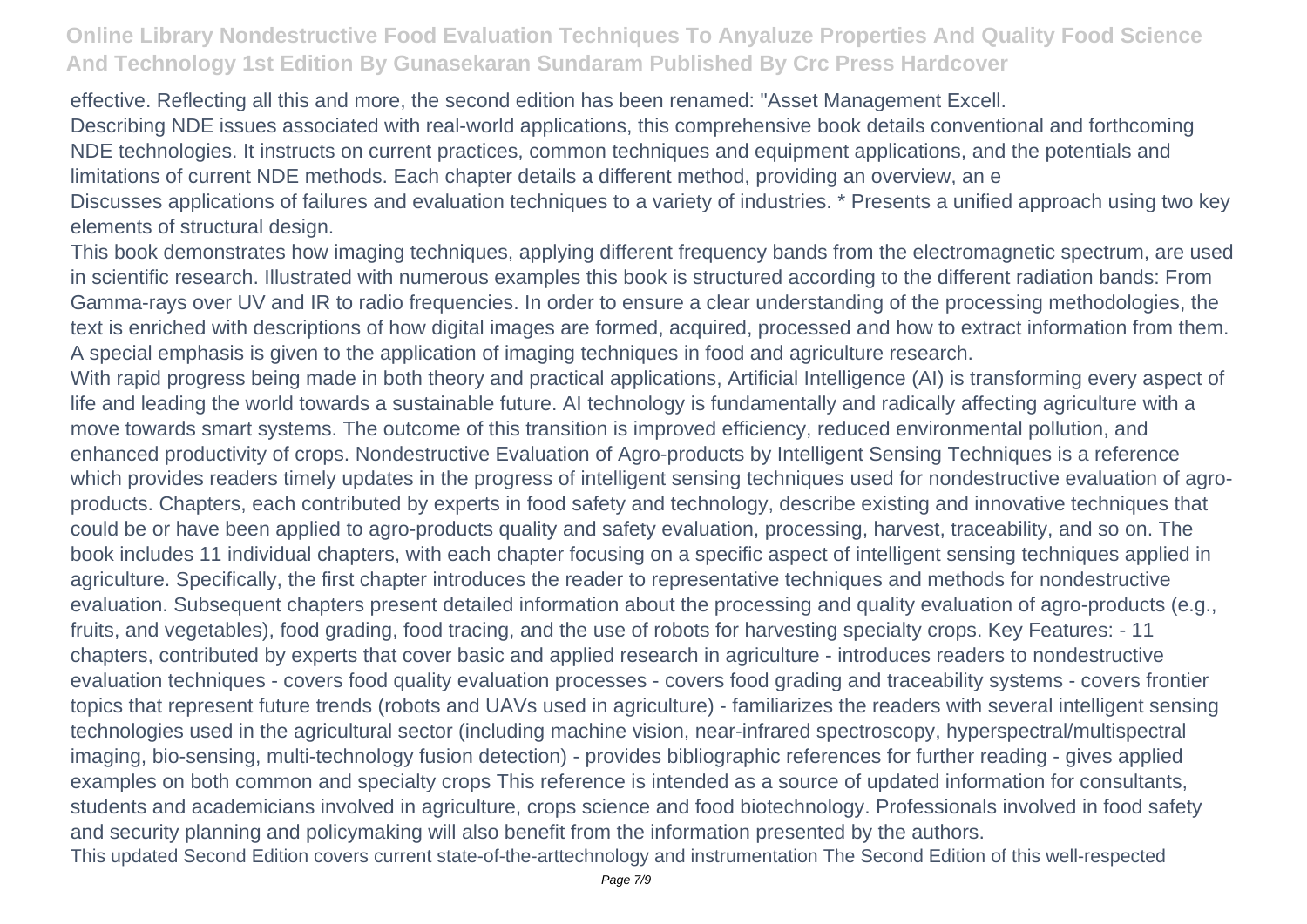publication providesupdated coverage of basic nondestructive testing (NDT) principlesfor currently recognized NDT methods. The book provides informationto help students and NDT personnel qualify for Levels I, II, andIII certification in the NDT methods of their choice. It isorganized in accordance with the American Society forNondestructive Testing (ASNT) Recommended Practice No. SNT-TC-1A(2001 Edition). Following the author's logical organization and clear presentation,readers learn both the basic principles and applications for thelatest techniques as they apply to a wide range of disciplines thatemploy NDT, including space shuttle engineering, digitaltechnology, and process control systems. All chapters have beenupdated and expanded to reflect the development of more advancedNDT instruments and systems with improved monitors, sensors, andsoftware analysis for instant viewing and real-time imaging. Keeping pace with the latest developments and innovations in thefield, five new chapters have been added: \* Vibration Analysis \* Laser Testing Methods \* Thermal/Infrared Testing \* Holography and Shearography \* Overview of Recommended Practice No. SNT-TC-1A, 2001 Each chapter covers recommended practice topics such as basicprinciples or theory of operation, method advantages anddisadvantages, instrument description and use, brief operating andcalibrating procedures, and typical examples of flaw detection andinterpretation, where applicable. Modern Techniques for Food Authentication, Second Edition presents a comprehensive review of the novel techniques available to authenticate food products, including various spectroscopic technologies, methods based on isotopic analysis and chromatography, and other techniques based on DNA, enzymatic analysis and electrophoresis. This new edition pinpoints research and development trends for those working in research, development and operations in the food industry, giving them readily accessible information on modern food authentication techniques to ensure a safe and authentic food supply. It will also serve as an essential reference source to undergraduate and postgraduate students, and for researchers in universities and research institutions. Presents emerging imaging techniques that have proven to be powerful, non-destructive tools for food authentication Includes applications of hyperspectral imaging to reflect the current trend of developments in food imaging technology for each topic area Provides pixel level visualization techniques needed for fast and effective food sample testing Contains two new chapters on Imaging Spectroscopic Techniques

Now in two volumes and containing more than seventy chapters, the second edition of Fruit and Vegetable Phytochemicals: Chemistry, Nutritional Value and Stability has been greatly revised and expanded. Written by hundreds of experts from across the world, the chapters cover diverse aspects of chemistry and biological functions, the influence of postharvest technologies, analysis methods and important phytochemicals in more than thirty fruits and vegetables. Providing readers with a comprehensive and cutting-edge description of the metabolism and molecular mechanisms associated with the beneficial effects of phytochemicals for human health, this is the perfect resource not only for students and teachers but also researchers, physicians and the public in general.

Summary: This book presents necessary background knowledge on mechanics to understand and analyze elastic wave propagation in solids and fluids. This knowledge is necessary for elastic wave propagation modeling and for interpreting experimental data generated during ultrasonic nondestructive testing and evaluation (NDT&E). The book covers both linear and nonlinear analyses of ultrasonic NDT&E techniques. The materials presented here also include some exercise problems and solution manual. Therefore, this book can serve as a textbook or reference book for a graduate level course on elastic waves and/or ultrasonic nondestructive evaluation. It will be also useful for instructors who are interested in designing short courses on elastic wave propagation in solids or NDT&E. The materials covered in the first two chapters provide the fundamental knowledge on linear mechanics of deformable solids while Chapter 4 covers nonlinear mechanics. Thus, both linear and nonlinear ultrasonic techniques are covered here. Nonlinear ultrasonic techniques are becoming more popular in recent